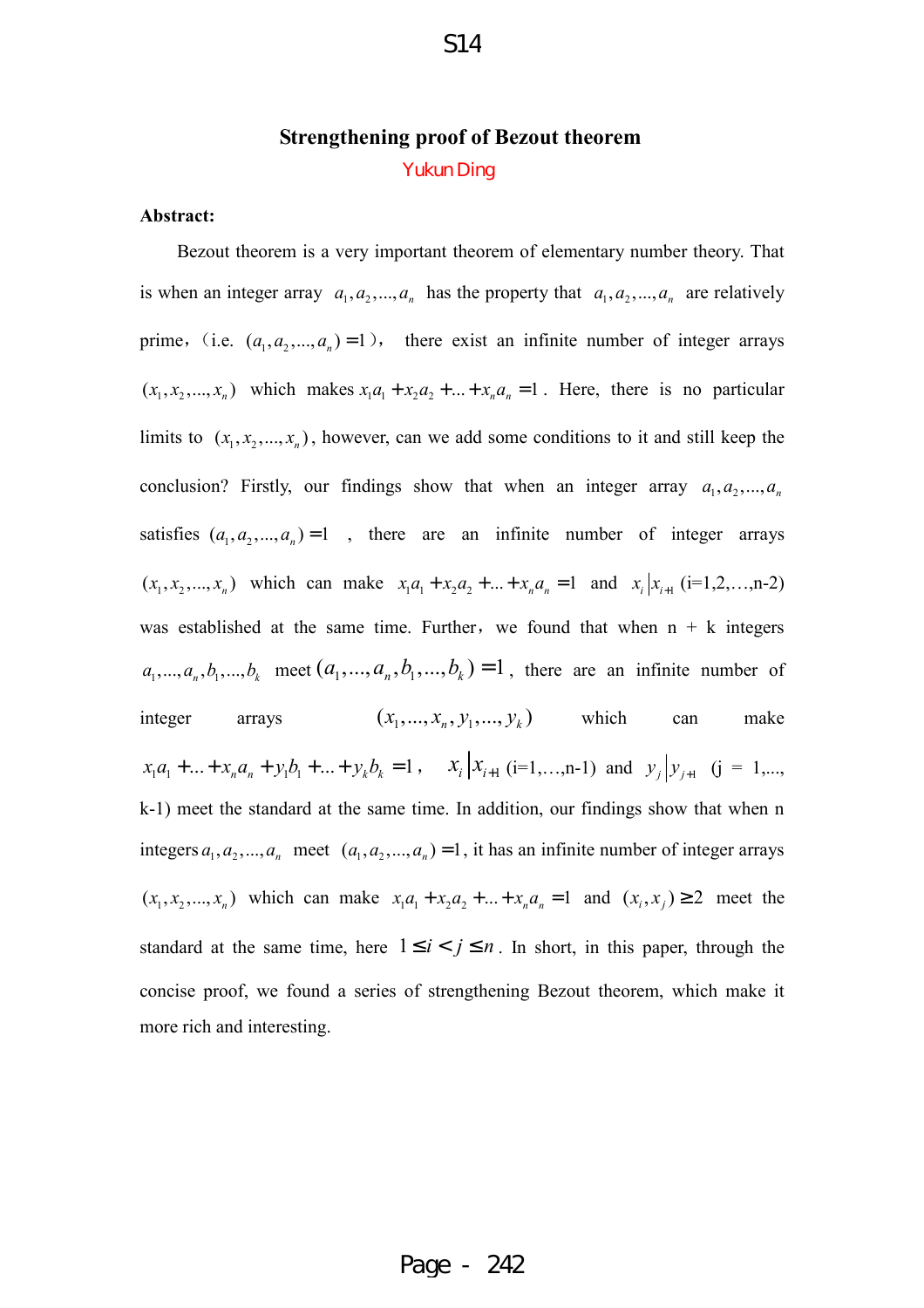S14

## **裴蜀定理的加**强证明

摘要:裴蜀定理是初等数论中一个非常重要的定理,即当 n 个整数 $\,a_{_{1}},a_{_{2}},...,a_{_{n}}$ 满 足  $(a_{\text{I}}, a_{\text{2}},..., a_{\text{n}})$ =1 时 , 存 在 无 穷 多 组 整 数  $(x_{\text{I}},x_{\text{2}},..., x_{\text{n}})$  可 以 使 得  $x_{\scriptscriptstyle\rm I}$   $a_{\scriptscriptstyle\rm I}$  +  $x_{\scriptscriptstyle\rm 2}$  + … +  $x_{\scriptscriptstyle\rm n}$   $a_{\scriptscriptstyle\rm n}$  =  $1$  。这里的  $(x_{\scriptscriptstyle\rm I},x_{\scriptscriptstyle\rm 2},...,x_{\scriptscriptstyle\rm n})$  并没有特别的限制,是否可以给  $(x_{\textrm{\tiny{I}}}, x_{\textrm{\tiny{2}}}, ..., x_{\textrm{\tiny{n}}})$ 一些限制条件而使裴蜀定理依然成立呢?我们的研究结果表明当  $\text{\tiny{n}}$ 个整数 $\left. a_{_{1}},a_{_{2}},...,a_{_{n}}\right\rangle$ 满足 $\left( a_{_{1}},a_{_{2}},...,a_{_{n}}\right)$ =1时,存在无穷多组整数 $\left( x_{_{1}},x_{_{2}},...,x_{_{n}}\right)$ 可以使 得 $x_1a_1 + x_2a_2 + ... + x_na_n = 1$  和 $x_i | x_{i+1}$  (i=1,3,…,n-2)同时成立。进一步我们发现,当 n+k 个整数  $a_1,...,a_n, b_1,...,b_n$ 满足 $\left( a_1,...,a_n, b_1,...,b_k \right)$ = $1$  时,存在无穷多组整数 |  $(x_1, ..., x_n, y_1, ..., y_k)$  可 以 使 得  $x_1a_1 + ... + x_na_n + y_1b_1 + ... + y_kb_k = 1$  和  $x_{\scriptscriptstyle i}\left| x_{\scriptscriptstyle i+1}\left( \textrm{i=1},\ldots,\textrm{n-1}\right)$ 和 $y_{\scriptscriptstyle j}\left| y_{\scriptscriptstyle j+1}\right.$ (j=1,…,k-1)同时满足。此外,我们的研究结果表 明当 n 个整数 $\,a_{_1},a_{_2},...,a_{_n}$ 满足 $\,(a_{_1},a_{_2},...,a_{_n})$ =1时,存在无穷多组整数 $\,(x_{_1},x_{_2},...,x_{_n})\,$ 可以使得 $x_1a_1 + x_2a_2 + ... + x_na_n = 1$ 和 $(x_i, x_j)$ ≥2 同时满足,这里 $1 \le i < j \le n$ 。总 之,在该论文中,我们通过简洁而巧妙的证明,发现了一系列加强的裴蜀定理, 使得裴蜀定理更加丰富而有趣。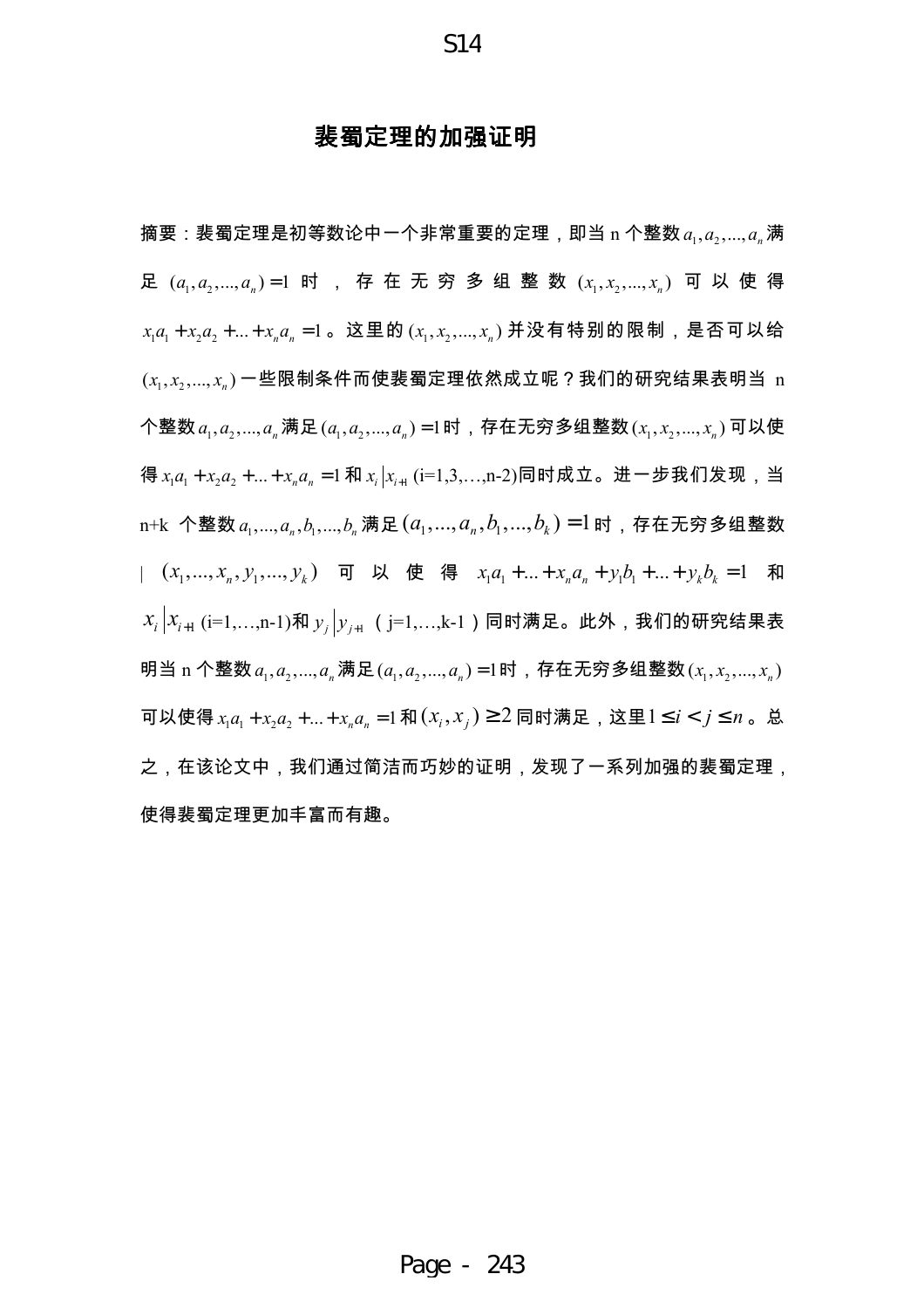#### Strengthening proof of Bezout theorem

Bezout theorem is a very important theorem of elementary number theory, by which lots of mathematic questions at various levels can be solved. Therefore, the further understanding of this theorem is very necessary.

First, let's look at the content of the theorem, set n integers  $a_1, a_2, ..., a_n$ , d is their greatest common divisor (i.e.  $(a_1, a_2, ..., a_n) = d$ ), then it has an infinite number of integer arrays  $(x_1, x_2, ..., x_n)$  which makes  $x_1a_1 + x_2a_2 + ... + x_na_n = d$ . Specially, if  $(a_1, a_2, ..., a_n) = 1$ , then there will be an infinite number of integer arrays  $(x_1, x_2, ..., x_n)$  which makes  $x_1a_1 + x_2a_2 + ... + x_na_n = 1$ .

There are many proof methods of the theorem, it is not difficult to prove it, our idea is to take some restrictions to the integer arrays  $(x_1, x_2, \ldots, x_n)$ , which make this theorem still succeed. We start from the  $n =$ 2, if  $(a_1, a_2) = 1$ , there are an infinite number of integer arrays  $(x_1, x_2)$ makes  $x_1 a_1 + x_2 a_2 = 1$ . We guess that here  $(x_1, x_2)$  can satisfy  $x_1 | x_2$  (i.e.  $x_1$ ) divide exactly into  $x_2$ ), which makes  $x_1 a_1 + x_2 a_2 = 1$ . If the conditions set up, we will get  $x_1$ |1, and we also can say the  $x_1 = 1$  or -1, which  $x_2 a_2 = 1 \pm a_1$ . Obviously, the equation may not have integer solutions, such as  $a_1=5$ ,  $a_2=7$ .

Then we came to see the case when  $n = 3$ , if  $(a_1, a_2, a_3) = 1$ , there are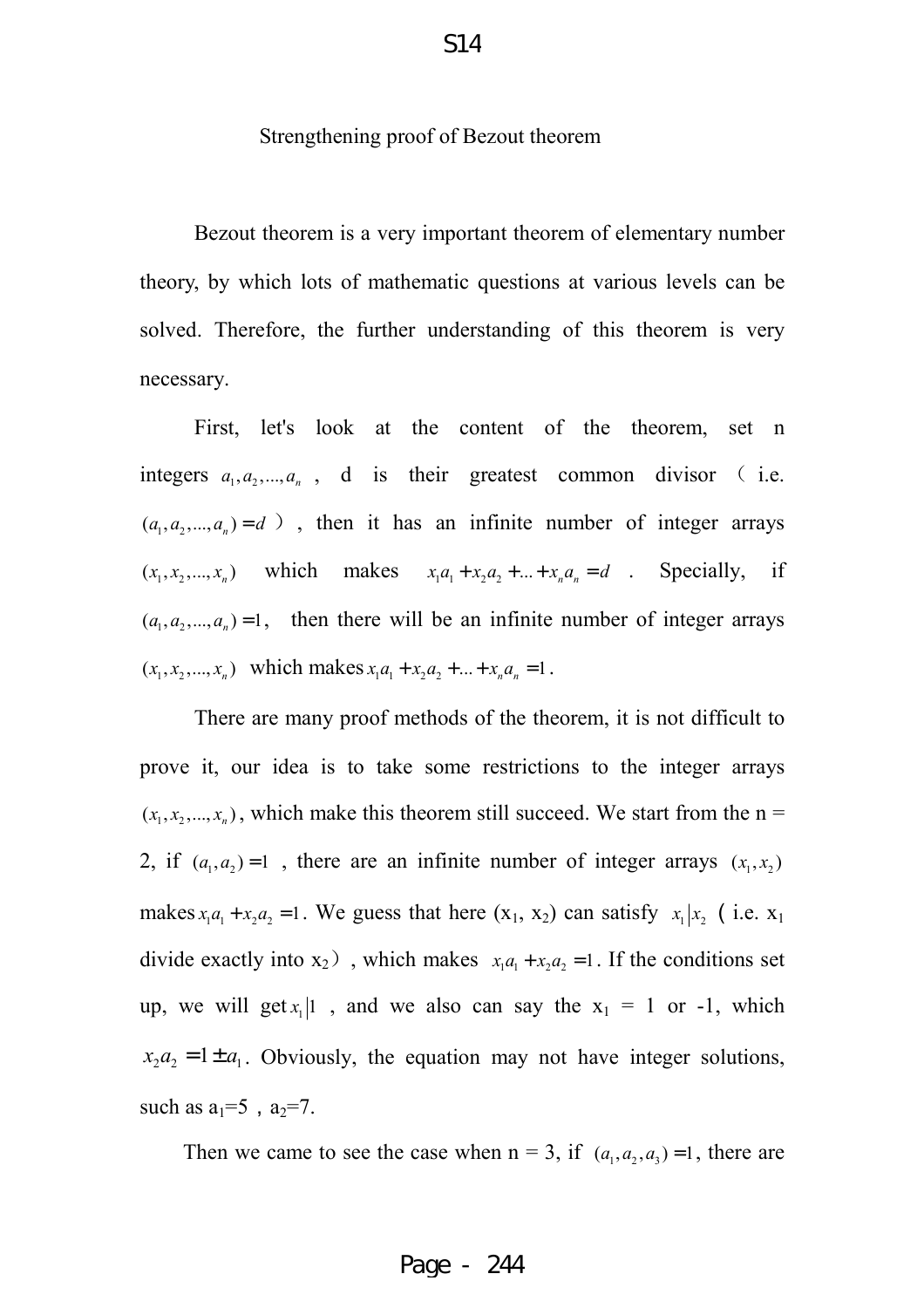infinite integer arrays  $(x_1, x_2, x_3)$  which makes  $x_1 a_1 + x_2 a_2 + x_3 a_3 = 1$ , we wonder if here in  $(x_1, x_2, x_3)$ , there is a relation of being divided? Assumed that  $x_1 | x_2$  and  $x_2 | x_3$ , we will learn  $x_1 | 1$ , namely  $x_1 = 1$  or -1. If the conditions are set up, we may get the equation  $x_2 a_2 + x_3 a_3 = 1 \pm a_1$ , apparently which may not have integer solutions, as the example that  $a_1 = 77, a_2 = 119, a_3 = 187$  shows. So the conclusion is not established. So when  $n = 3$ , whether there are an infinite number of integer arrays  $(x_1, x_2, x_3)$ , and two of them have the relations of division, for example  $x_1 | x_2$ , makes the  $x_1 a_1 + x_2 a_2 + x_3 a_3 = 1$  established. Fortunately, the theorem is set up.

We first prove a **lemma 1: if**  $(a_1, a_2, a_3) = 1$ , there are an infinite **number of integer k, which make**  $(ka_1 + a_2, a_3) = 1$ 

Prove 1: if  $(a_1, a_3) = 1$ , prove there are infinite integer k easily, making that  $ka_1 + a_2 \equiv 1 \pmod{a_3}$ . The conclusion is established

If  $(a_1, a_3) = d \geq 2$ , unique decomposition theorem is expressed as below  $a_1 = p_1^{\alpha_1} \dots p_l^{\alpha_l} q \quad (\alpha_i \ge 1, \text{ and } p_i \text{ is prime number})$  $a_3 = p_1^{\beta_1} \dots p_l^{\beta_l} r \quad (\beta_i \ge 1, \text{ and } p_i \text{ is prime number})$  $(a_1, a_3) = d = p_1^{min(\alpha_1, \beta_1)} ... p_l^{min(\alpha_l, \beta_l)}$ 

And it is easy to know that  $(r, a_1) = 1$ ,  $(p_i, a_2) = 1$ 

It is easy to prove any integer k all have  $(ka_1 + a_2, p_i) = 1$ , then  $(ka_1 + a_2, p_1^{\alpha_1}...p_l^{\alpha_l}) = 1$ 

And there is an infinite number of integer k which makes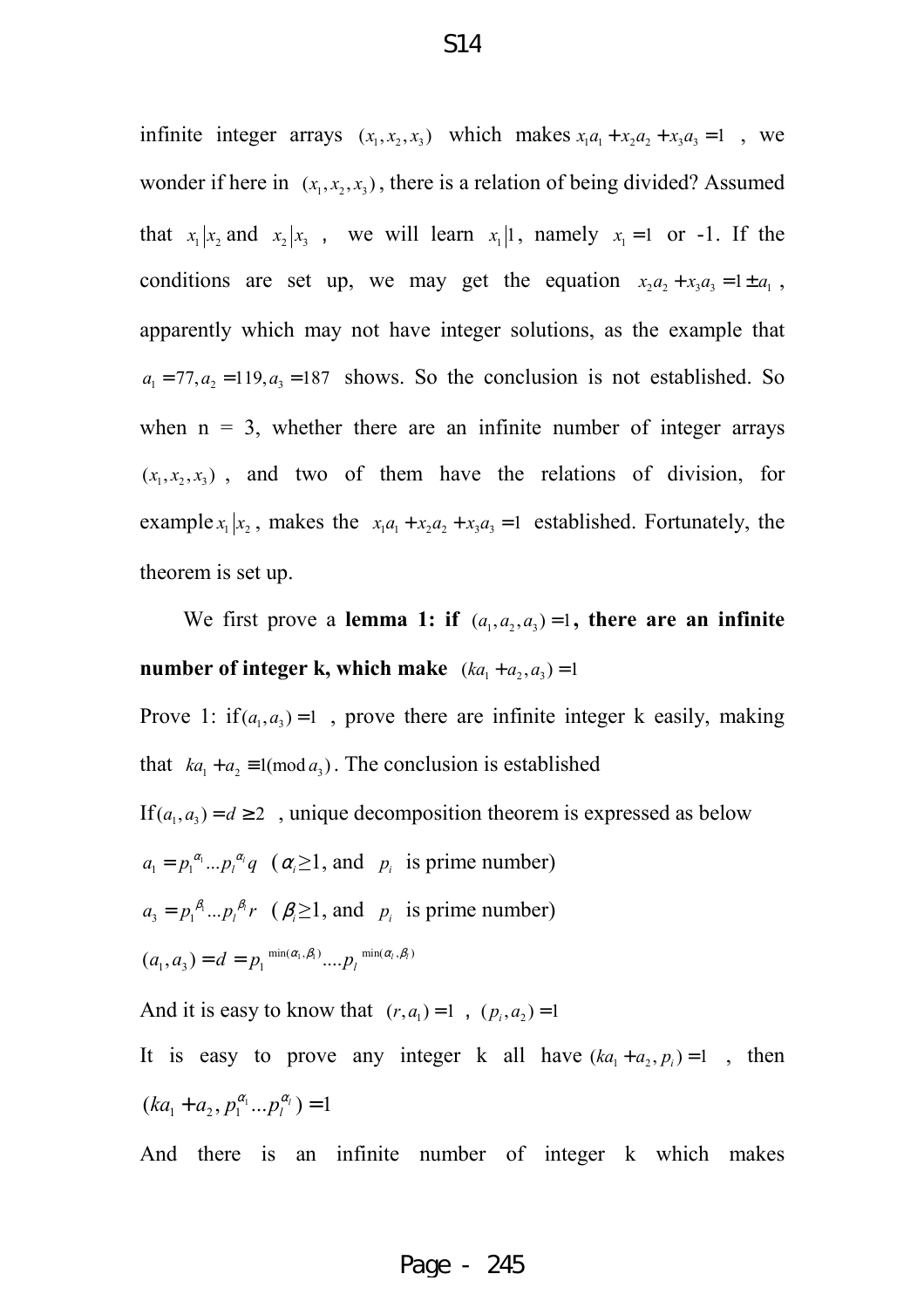$ka_1 + a_2 \equiv 1 \pmod{r}$ , then  $(ka_1 + a_2, r) = 1$ ,

 $(ka_1 + a_2, a_3) = 1$  is established.

```
Prove 2: the unique decomposition theorem will be expressed as 
a_{3} = p_{1}^{\alpha_{1}}...p_{k}^{\alpha_{k}}q_{1}^{\beta_{1}}...q_{l}^{\beta_{l}}r_{1}^{\gamma_{1}}...r_{m}^{\gamma_{m}}
```
 $(p_1,...p_k, q_1,...q_i, r_1...r_m$  are prime numbers, and  $\alpha_i, \beta_i, \gamma_i \ge 1$ )

1) assumed that  $p_i | a_1$ , and  $(p_i, a_2) = 1$ , no matter what's value of k,  $(ka_1 + a_2, p_i) = 1$ 

2) assumed that  $(q_i, a_i) = 1$ , and  $q_i | a_2$  only requires  $k \equiv 1 \pmod{q_i}$ , which  $makes (ka_1 + a_2, q_i) = 1$ 

3) assumed that  $(r_i, a_1) = 1$ ,  $(r_i, a_2) = 1$ , just need  $ka_1 + a_2 \equiv 1 \pmod{r_i}$ 

That is  $ka_1 \equiv 1 - a_2 \pmod{r_i}$ , there must be integer  $b_i$  makes  $a_1b_i \equiv 1 \pmod{r_i}$ ,

That is to say  $k \equiv b_i(1-a_2) (\text{mod } r_i)$ , from  $q_1, \ldots, q_i, r_1, \ldots, r_m$ , any two of these are relatively prime, according to the Chinese remainder theorem, the following more than equations must have an infinite number of integer solutions

 $k \equiv 1 \pmod{q_1}$  $v_1$ <sup>1</sup>  $u_2$ /(1110**4** $v_1$ 2 ...  $1 \text{ (mod } q_i)$  $(1 - a_2) \pmod{r_1}$ ...  $k \equiv b_m (1 - a_2) (\text{mod } r_m)$  $k \equiv 1 \pmod{q_i}$  $k \equiv b_1(1-a_2) \pmod{r_1}$  $\overline{\phantom{a}}$  $\overline{\phantom{a}}$  $k \equiv$ ∤  $k \equiv b_1(1 \overline{a}$  $\overline{\phantom{a}}$  $k \equiv b_m(1 -$ 

 $(ka_1 + a_2, a_3) = 1$  is established

Using the above lemma 1, we prove the following theorem 1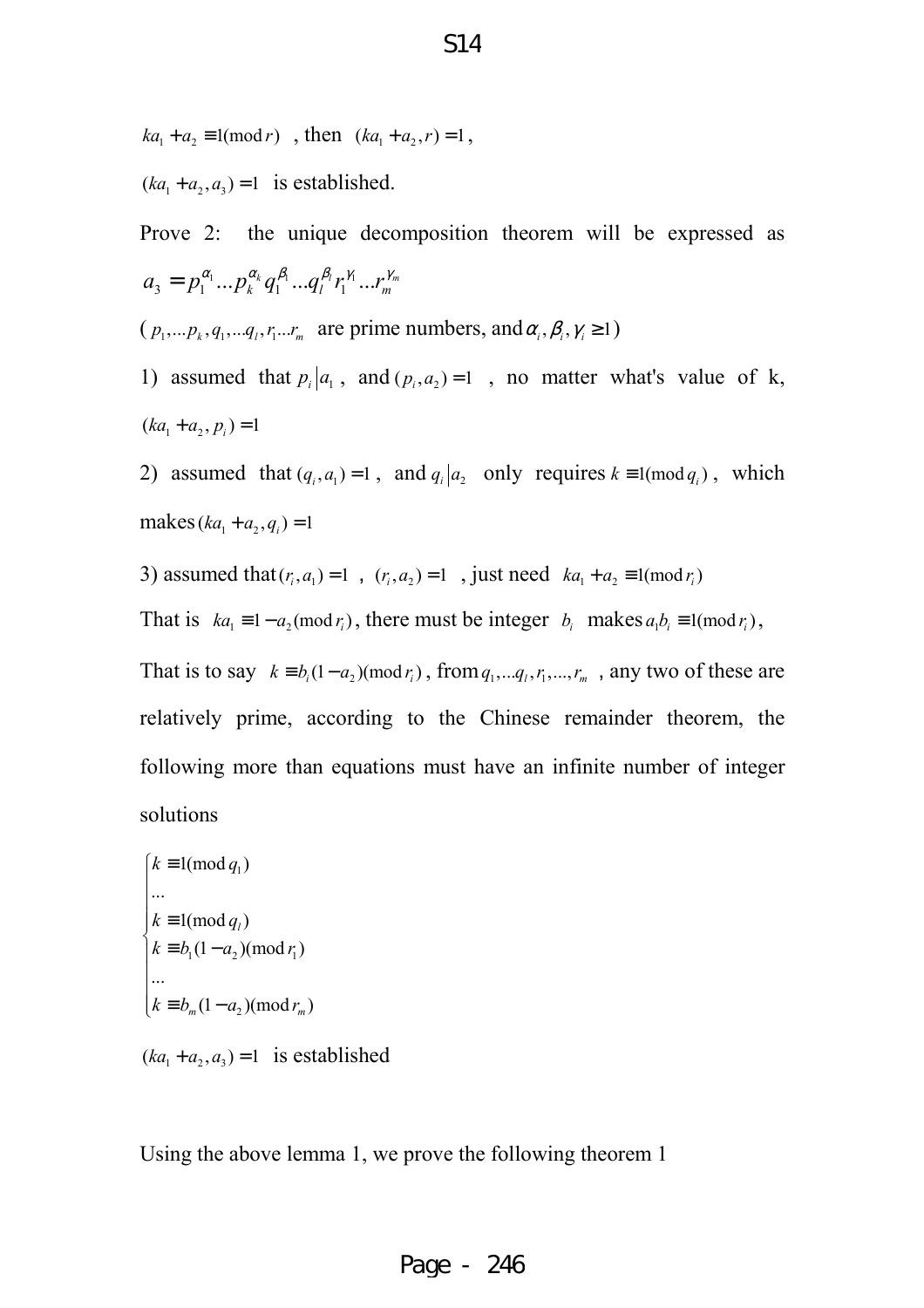**Theorem 1: if**  $(a_1, a_2, a_3) = 1$ , there are an infinite number of integer **arrays**  $(x_1, x_2, x_3)$ , **satisfy 1**)  $x_1a_1 + x_2a_2 + x_3a_3 = 1$ **2**)  $x_1 | x_2$ Proof: from the above lemma 1, we know that there are infinite k which

makes  $(ka_2 + a_1, a_3) = 1$ ,

From Bezout theorem, there are infinite integer arrays  $(s, t)$ , which makes  $s(ka_2 + a_1) + ta_3 = 1$ 

Set  $x_1 = s, x_2 = sk, x_3 = t$ , it is easy to know  $x_1 | x_2$ , the theorem 1 was set up.

Furthermore, let's guess the above conclusions are established to all n (n≥3), that is the following guess: if  $(a_1, a_2, ..., a_n) = 1$ , it has an infinite number of integer arrays  $(x_1, x_2, ..., x_n)$ , satisfy

- 1)  $x_1 a_1 + x_2 a_2 + ... + x_n a_n = 1$
- 2)  $x_i | x_{i+1}$  (i=1,2,...,n-2)

In order to prove the guess, we should first prove the following lemma 2 Lemma 2: if  $(a_1, a_2, ..., a_n) = 1$ , there are infinite number of integer **arrays**  $(m_1, m_2, ..., m_{n-2})$  which makes  $(a_1 + m_1a_2 + m_1m_2a_3 + ... + m_1...m_{n-2}a_{n-1}, a_n) = 1$ Prove: from the lemma 1 we know that when  $n = 3$ , the conclusions are established.

Assumed n = k is set up, let's prove that when  $n = k + 1$  it was set up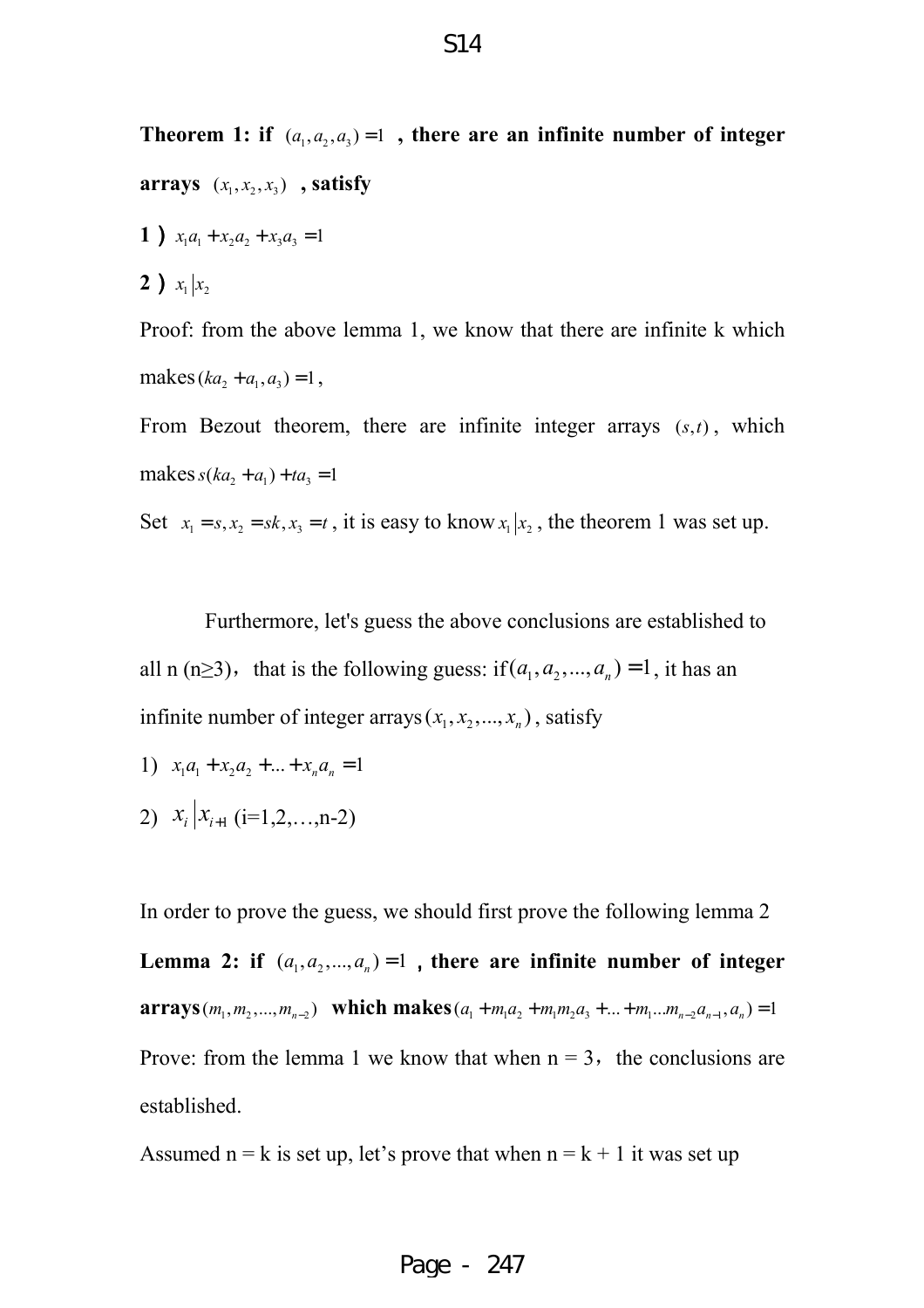- $(a_1, a_2, ..., a_k, a_{k+1}) = 1$ , set  $a_{k+1} = p_1^{\alpha_1} ... p_l^{\alpha_l} q_1^{\beta_1} ... q_n^{\beta_n}$
- $(p_1,... p_i, q_1,... q_h$  are prime numbers, and  $\alpha_i, \beta_i \ge 1$ )
- 1) assumed  $(a_1, p_1... p_l) = 1$ ,

Make  $m_1 \equiv 0 \pmod{p_1...p_l}$ , then  $(a_1 + m_1 a_2 + m_1 m_2 a_3 + ... + m_1 ... m_{k-1} a_k, p_1 ... p_l) = 1$ 

2) assumed  $q_i...q_h|a_1$ , it is easy to know that  $(a_2, a_3,..., a_k, q_1...q_h) = 1$ , from inductive assumption we know that there are an infinite number of integer arrays  $(m_2,..., m_{k-1})$ , satisfy  $(a_2 + m_2 a_3 + ... + m_2... m_{k-1} a_k, q_1...q_k) = 1$ ,

Then make  $m_1 \equiv 1 \pmod{q_1...q_h}$ , we can infer that

$$
(a_1 + m_1 a_2 + m_1 m_2 a_3 + \dots + m_1 \dots m_{k-1} a_k, q_1 \dots q_k) = 1,
$$

It is easy to know that  $(p_1... p_l, q_1... q_h) = 1$ , By the Chinese remainder theorem, we know that the number of integer  $m_1$  which meet the conditions is infinite. Then there are an infinite number of integer arrays  $(m_1, m_2, ..., m_{k-1})$ , which make  $(a_1 + m_1 a_2 + m_1 m_2 a_3 + ... + m_1 ... m_{k-1} a_k, a_{k+1}) = 1$ .

Namely when  $n = k + 1$  is set up, by mathematical induction we know that when  $n \ge 3$ , if  $(a_1, a_2, ..., a_n) = 1$ , then there are an infinite number of integer arrays  $(m_1, m_2, ..., m_{n-2})$ ,

Which make  $(a_1 + m_1 a_2 + m_1 m_2 a_3 + \dots + m_1 \dots m_{n-2} a_{n-1}, a_n) = 1$ 

From the above lemma 2, it is easy to prove the theorem 2 which we guessed before is established, namely

Theorem 2: if  $(a_1, a_2, ..., a_n) = 1$ , there are an infinite number of integer **arrays**  $(x_1, x_2, ..., x_n)$ , satisfy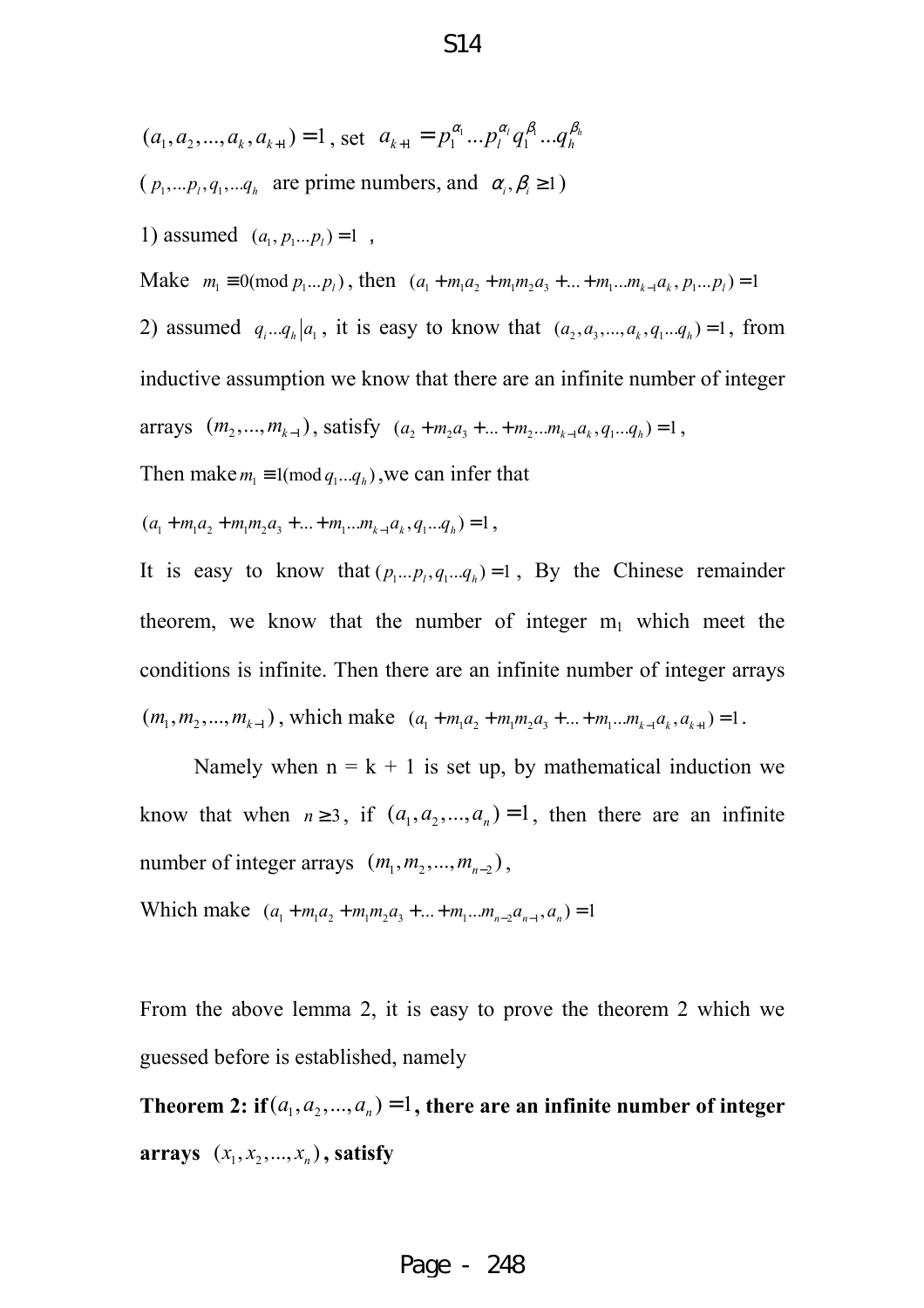- **1** )  $x_1a_1 + x_2a_2 + ... + x_na_n = 1$
- **2**)  $x_i | x_{i+1}$  (**i**=1,2,...,n-2)

Prove: from the lemma 2, it can be seen that there are an infinite number of integer arrays  $(x, y)$  which makes

$$
x(a_1 + m_1 a_2 + m_1 m_2 a_3 + \dots + m_1 \dots m_{n-2} a_{n-1}) + ya_n = 1
$$
 established

Set 
$$
x_1 = x, x_2 = xm_1, x_3 = xm_1m_2, ..., x_{n-1} = xm_1m_2...m_{n-2}, x_n = y
$$

It is easy to know theorem 2 was set up

Furthermore, we proposed the following guess:  $n \ge 2$ ,  $k \ge 2$ , if  $(a_1, ..., a_n, b_1, ..., b_k) = 1$ , then there are an infinite number of integer arrays  $(x_1, ..., x_n, y_1, ..., y_k)$ , satisfy 1)  $x_1 a_1 + ... + x_n a_n + y_1 b_1 + ... + y_k b_k = 1$ 2)  $x_i | x_{i+1}$  (i=1,…,n-1) and  $y_j | y_{j+1}$  (j=1,…,k-1)

In order to prove the guess, we first prove the lemma 3 below

**Lemma 3:If**  $(a_1, ..., a_n, b_1, ..., b_k) = 1$ , there are an infinite number of **integer arrays**  $(m_1, ..., m_{n-1}, t_1, ..., t_{k-1})$  which make

$$
(a_1 + m_1 a_2 + m_1 m_2 a_3 + \dots + m_1 \dots m_{n-1} a_n, b_1 + t_1 b_2 + t_1 t_2 b_3 + \dots + t_1 \dots t_{k-1} b_k) = 1
$$

Prove: set  $(a_1, a_2, ..., a_n) = d$ , so  $(b_1, ..., b_k, d) = 1$ 

From lemma 2, we can infer that there are an infinite number of integer arrays  $(t_1, ..., t_{k-1})$  which make  $(b_1 + t_1b_2 + t_1t_2b_3 + ... + t_1...t_{k-1}b_k, d) = 1$ , So, it is easy to know that  $(a_1, a_2, ..., a_n, b_1 + t_1b_2 + t_1t_2b_3 + ... + t_1...t_{k-1}b_k) = 1$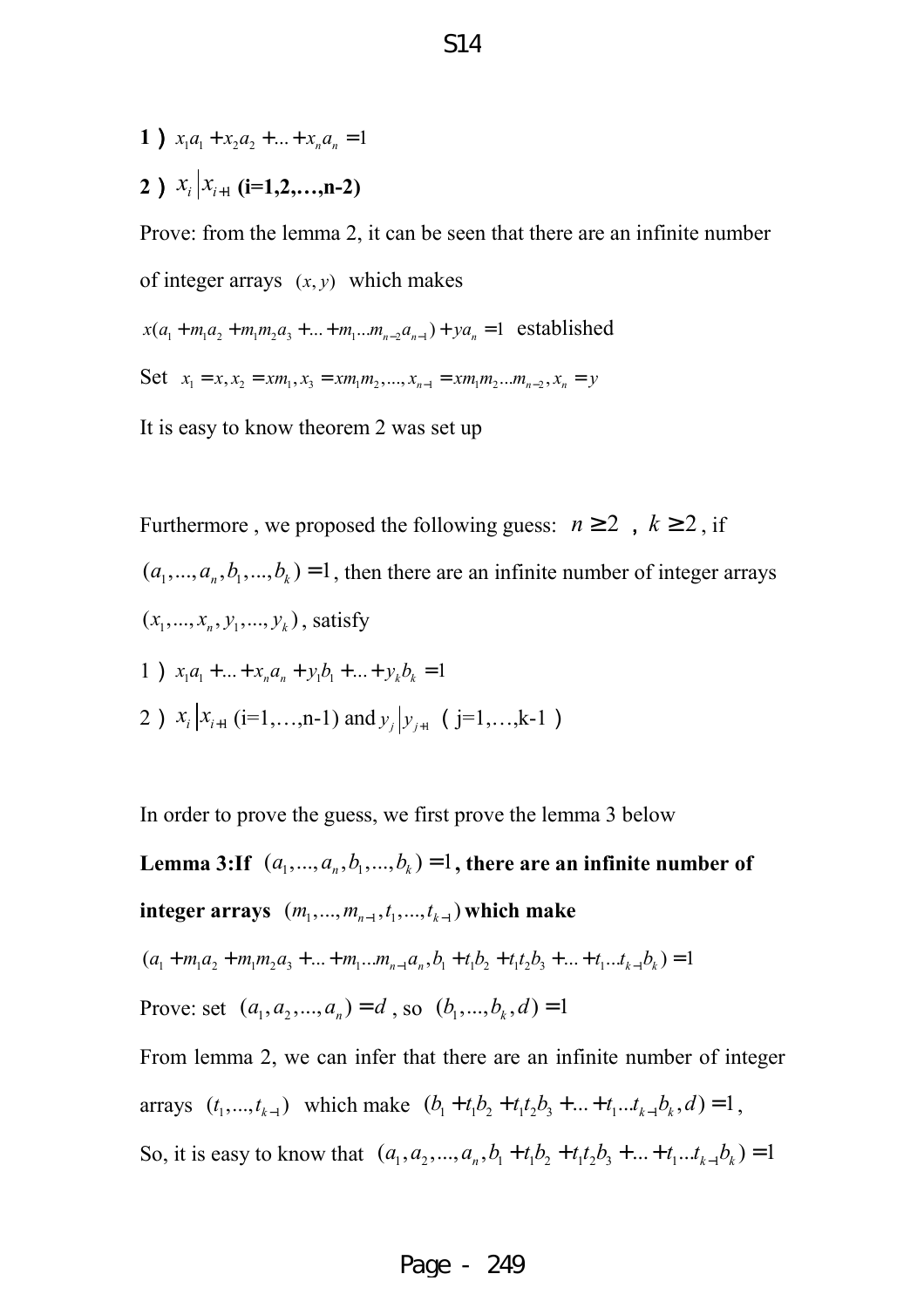From lemma2, we also infer that there are an infinite number of integer arrays  $(m_1, ..., m_{n-1})$  which make  $(a_1 + m_1 a_2 + m_1 m_2 a_3 + \dots + m_1 \dots m_{n-1} a_n, b_1 + t_1 b_2 + t_1 t_2 b_3 + \dots + t_1 \dots t_{k-1} b_k) = 1$ 

From the above lemma 3, it is easy to prove that the theorem 3 we guessed before is established, namely

**Theorem 3:**  $n \ge 2$ ,  $k \ge 2$ , if  $(a_1, ..., a_n, b_1, ..., b_k) = 1$ , there are an **infinite number of integer arrays**  $(x_1, ..., x_n, y_1, ..., y_k)$ , satisfy

**1**)  $x_1 a_1 + ... + x_n a_n + y_1 b_1 + ... + y_k b_k = 1$ 

**2** )  $x_i | x_{i+1}$  (**i**=1,…,n-1) and  $y_j | y_{j+1}$  (**j**=1,…,k-1 )

Prove: from the lemma 3, it can be seen that there are an infinite number of integer arrays  $(m, t)$  which makes

$$
m(a_1 + m_1 a_2 + m_1 m_2 a_3 + \dots + m_1 \dots m_{n-1} a_n) + t(b_1 + t_1 b_2 + t_1 t_2 b_3 + \dots + t_1 \dots t_{k-1} b_k) = 1,
$$
  
set  $x_1 = m, x_2 = mm_1, \dots, x_n = mm_1 m_2 \dots m_{n-1}, y_1 = t, y_2 = tt_1, \dots, y_k = tt_1 t_2 \dots t_{k-1}$ 

It easy to know that theorem 3 was set up

Now, let's prove the interesting theorem 4

Theorem 4:  $n \ge 3$ , if  $(a_1,..., a_n) = 1$ , there are an infinite number of  $integer \, arrays \, (x_1, ..., x_n), satisfy$ 

- **1** )  $x_1a_1 + ... + x_n a_n = 1$
- **2**)  $(x_i, x_j) \ge 2$ ,  $1 \le i < j \le n$

Prove: Set  $a_t = p_{1,t}^{\alpha_{1,t}} ... p_{k_t,t}^{\alpha_{k_t,t}}$  $a_t = p_{1,t}^{\alpha_{1,t}} ... p_{k_t,t}^{\alpha_{k_t,t}} \quad 1 \le t \le n$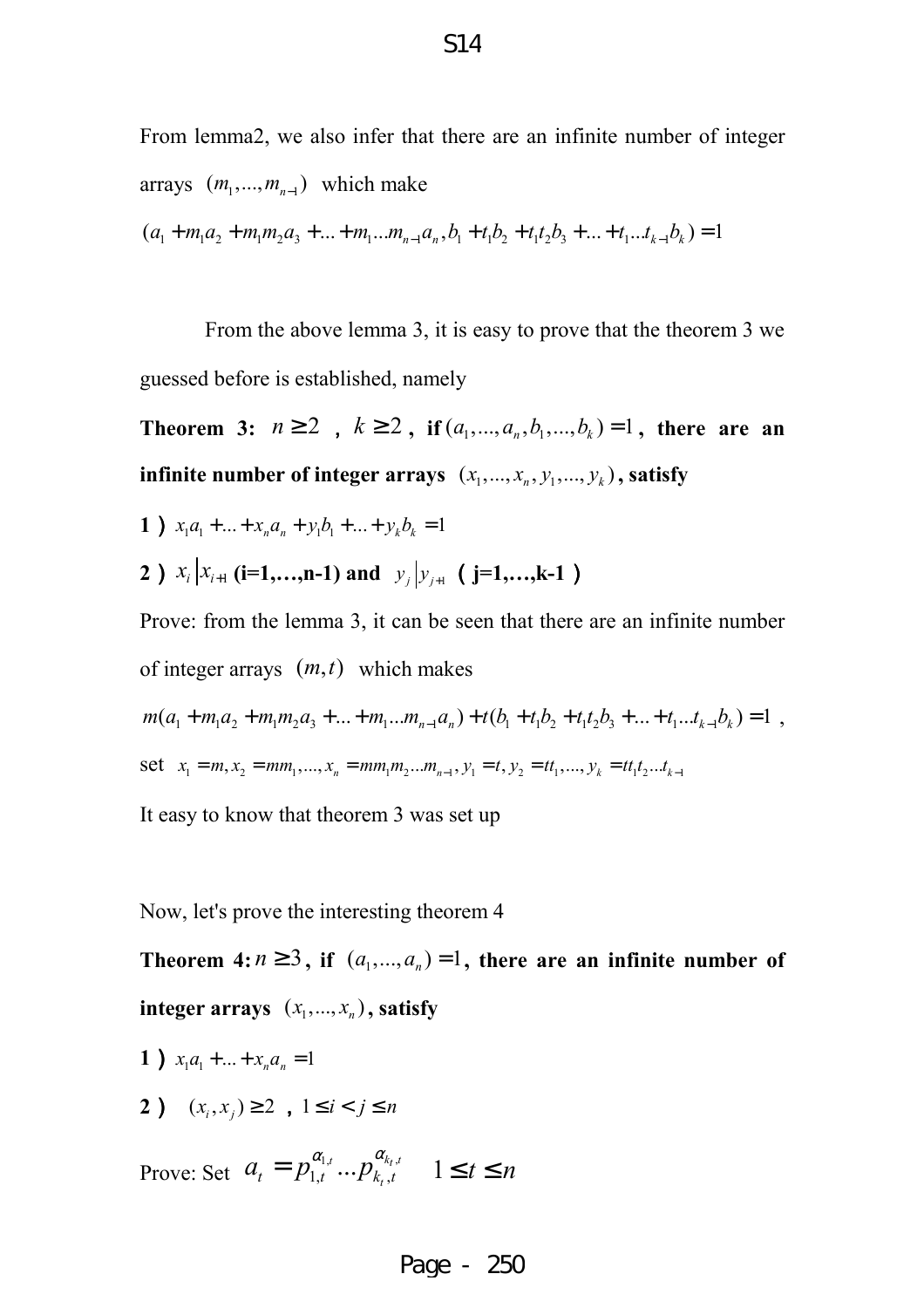Set  $B = q_1 q_2 ... q_n$ ,  $B_i$ *i B B*  $=\frac{b}{q_i}$  ( $q_1,..., q_n$  are prime numbers which are different from  $p_{1,t}, ..., p_{k_t,t}$ ,  $1 \le t \le n$ ) Set  $c_i = B_i a_i$ ,  $1 \le i \le n$ 

Then it is easy to know that  $(c_1, c_2, ..., c_n) = 1$ , from the Bezout theorem, we know that there are an infinite number of integer arrays  $(y_1, ..., y_n)$ which make  $y_1 c_1 + ... + y_n c_n = 1$ 

Therefore  $y_1 B_1 a_1 + ... + y_n B_n a_n = 1$ 

Set 
$$
x_i = y_i B_i
$$
 then  $(x_i, x_j) \ge \frac{B}{q_i q_j} \ge 2$ 

We can also strengthen the theorem 2 into the theorem 5

**Theorem 5: if**  $(a_1, a_2, ..., a_n) = 1$ , there are an infinite number of  $integer \, arrays \, (x_1, ..., x_n)$ , satisfy

- **1** )  $x_1a_1 + x_2a_2 + ... + x_na_n = 1$ **2**)  $x_i | x_{i+1}$  (**i**=1,2,...,n-2)
- **3**)  $(x_i, x_i) \ge 2$  (**i**=2,…,n-1)

Prove: Set  $a_t = p_{1,t}^{\alpha_{1,t}} ... p_{k_t,t}^{\alpha_{k_t,t}}$  $a_t = p_{1,t}^{\alpha_{1,t}} ... p_{k_t,t}^{\alpha_{k_t,t}} \quad 1 \le t \le n$ 

Set 
$$
b_1 = q_1 a_1, b_n = q_2 a_n, b_i = q_1 q_2 a_i
$$
,  $2 \le i \le n-1$ 

 $(q_1, q_2)$  are prime numbers which are different from  $p_{1,t}, ..., p_{k_t, t}$ ,  $1 \leq t \leq n$ 

Therefore  $(b_1, ..., b_n) = 1$ 

From the theorem 2, we can infer that there are an infinite number of

## Page - 251